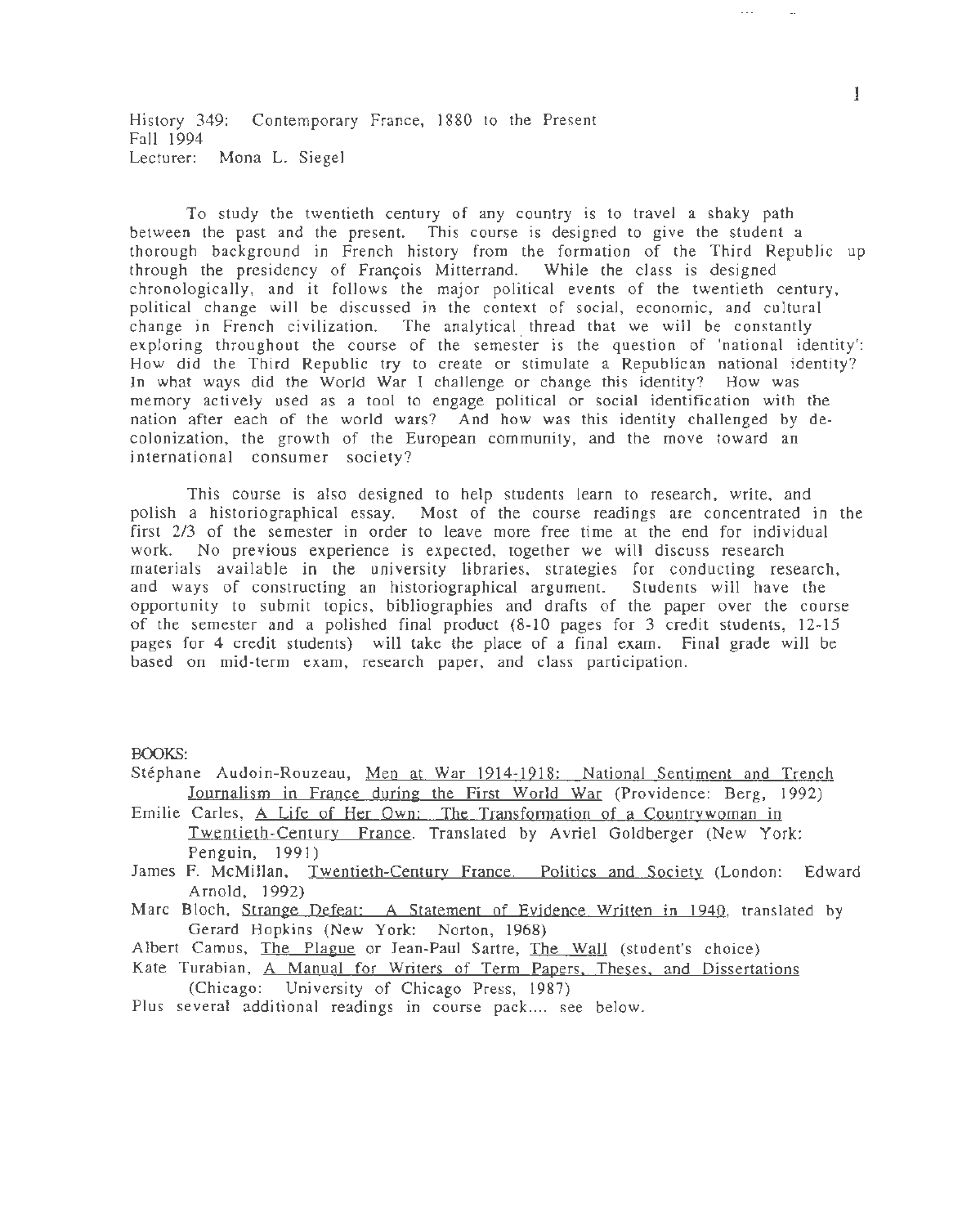### SEPTEMBER 1, 6 AND 8: INTRODUCTION TO THE DISCIPLINE OF 'HISTORY' AND OVERVIEW OF 19TH CENTURY FRENCH HISTORY

reading: Emilie Carles, A Life of Her Own, pp. 1-49. (Note: You should be prepared to discuss all readings at the beginning of the week for which they are listed).

I. Overview of the course, the requirements, the readings, and presentation of general timeline of 20th c. France.

2. Discussion of the concepts 'history', and 'nation'.

 $\mathcal{L}(\mathcal{L})$  , and  $\mathcal{L}(\mathcal{L})$  , and  $\mathcal{L}(\mathcal{L})$  , and

3. Very brief overview of 19th century political and social history.

SEPTEMBER 13 AND 15: THE ROOTS OF 20TH CENTURY FRENCH REPUBLICANISM: THE THIRD REPUBLIC, THE DREYFUS AFFAIR, AND THE ORIGINS OF WORLD WAR I

reading: Emile Zola, "I Accuse........!" (course packet). McMillan, Twentieth-Century France, pp. 3-61.

1. The establishment of the Third Republic. The Dreyfus Affair. France on the eve of World War I.

2. Diplomatic and political origins of World War I. Overview of the military history of WWI.

SEPTEMBER 20 AND 22: SOCIAL HISTORY OF WORLD WAR I, WAR IN THE TRENCHES, THE WAR AT HOME.

reading: Stéphan Audoin-Rouzeau, Men at War 1914-1918: National Sentiment and Trench Journalism in France during the First World War. Steven C. Hause, "More Minerva than Mars: The French Women's Rights Campaign and the First World War," (course pack)

1. RESEARCHING IN THE UNIVERSITY LIDRARIES. PRESENTATION AND DISCUSSION OF HOW TO WRITE A HISTORIOGRAPHICAL RESEARCH PAPER. Bring Kate Turabian,  $\underline{A}$ Manual for Writers of Term Papers. Theses. and Dissertations with you to class.

2. The war at home: Women and Word War I. Strikes and mutinies of 1917. War at the front: group discussion of Men at War 1914-1918: National Sentiment and Trench Journalism in France during the First World War.

.... . .. .... - ·- - ..... ;•• • .... . . .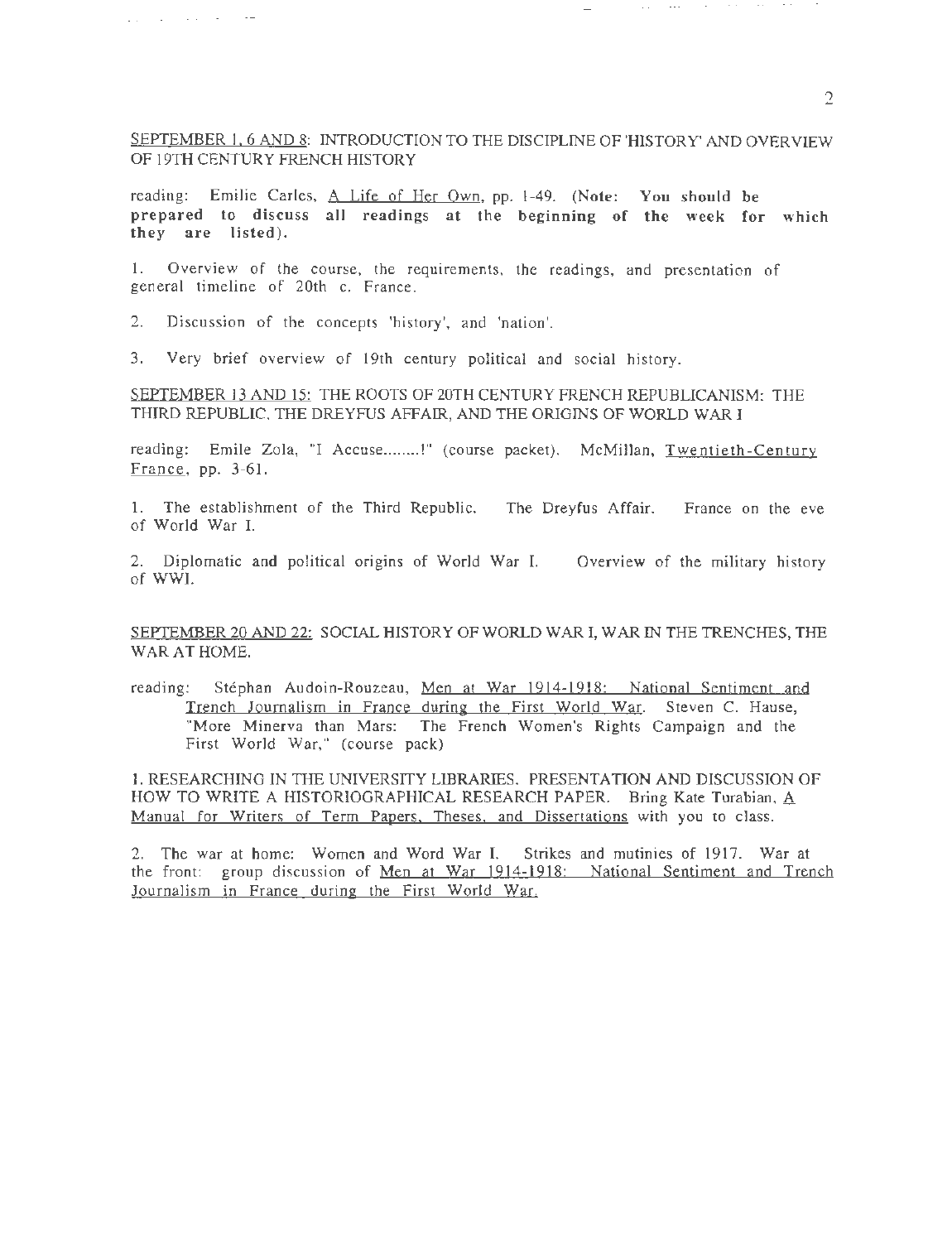# SEPTEMBER 27 AND 29: RETURN TO PEACE, TREATY OF VERSAILLES, AND THE SOCIAL LEGACY OF THE WAR

reading: Emilie Carles, A Life of Her Own, pp. 50-142. McMillan, Twentieth-Century France, pp. 77-88. Steven Zdatny, "The Class that Didn't Bark: French Artisans in an Age of Fascism," (course pack).

1. Treaty of Versailles. War memorials and war veterans. Social impact of the war  $-$ Part I: focus on the impact of World War I on French schoolchildren.

2. Social impact of the war  $-$  Part II: focus on the impact of World War I on women's role in French society and on the social status, identity. Politics of the lower-middle classes.

OCTOBER 4 AND 6: THE CULTURAL LEGACY OF WORLD WAR I

reading: Emilie Carles, A Life of Her Own, pp. 143-192. Selections from Aimé Césaire, Lyric and Dramatic Poetry (course pack).

1. The cultural legacy of World War I. "Anxious Visions:" Dada and Surrealism in Paris. *Negritude* in Paris (Léopold Senghor and Aimé Césaire).

2. The cultural legacy of World War I. FILM: "The Grand Illusion"

REVIEW FOR MIDTERM

OCTOBER 11 AND 13: FRENCH POLITICS IN THE INTERWAR PERIOD.

reading: McMillan, Twentieth-Century France, pp. 89-123.

1. MIDTERM EXAM (IN CLASS ESSAY EXAM)

2. Overview of the political history of the interwar period:

OCTOBER 18 AND 20: A STRANGE DEFEAT. FRANCE, WORLD WAR II, AND THE VICHY **GOVERNMENT** 

reading: Marc Bloch, A Strange Defeat. McMillan, Twentieth-Century France, pp. 124-131.

I. International and internal politics leading up to WWII. The Munich crisis of 1938. The 'drôle de guerre'.

2. Class discussion of Marc Bloch's, A Strange Defeat. 1 PAGE DESCRIPTION OF RESEARCH TOPIC AND PROPOSED BIBLIOGRAPHY DUE IN CLASS.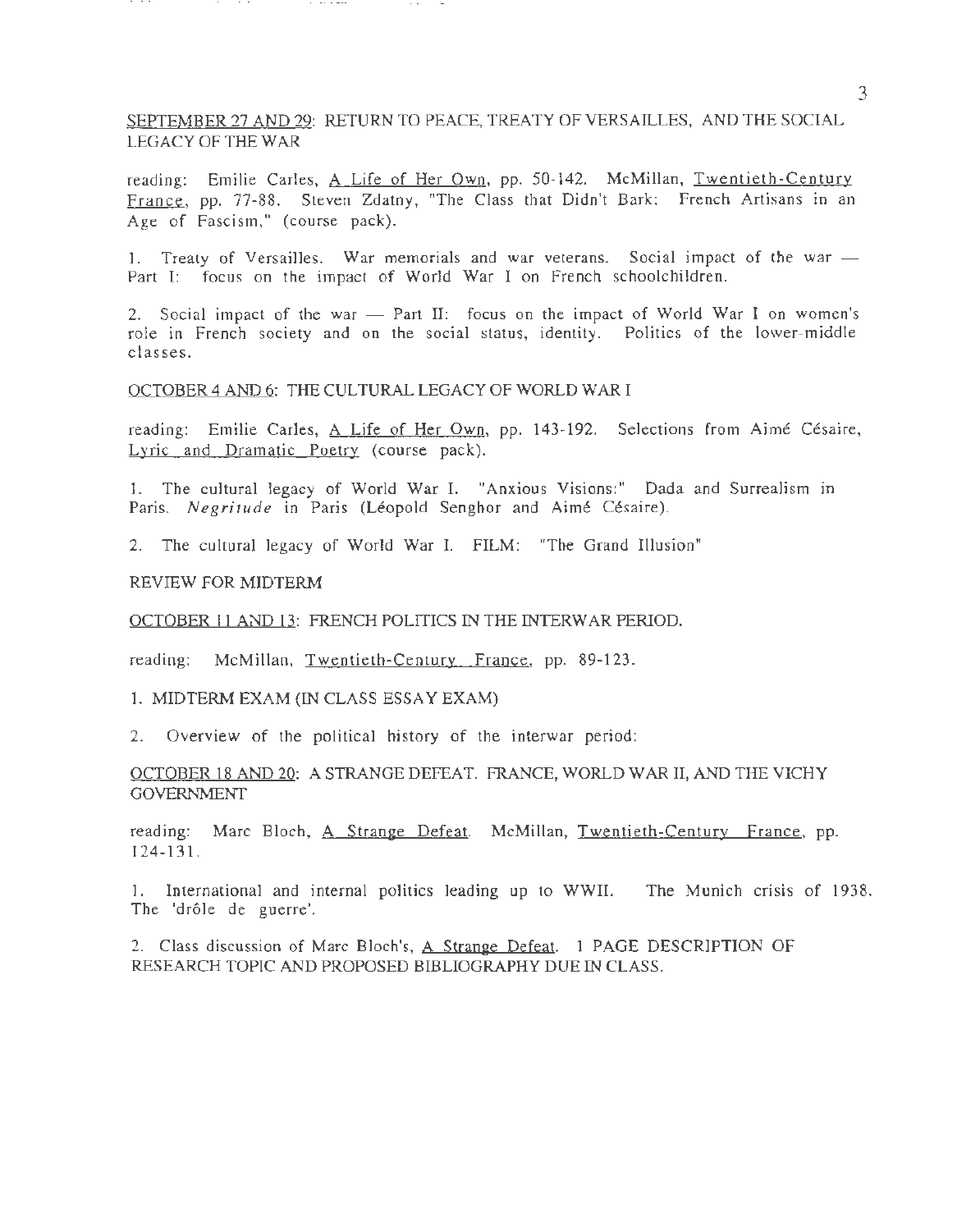#### OCTOBER 25 AND 27: VICHY, LIFE IN OCCUPIED FRANCE, THE RESISTANCE, LIBERATION.

reading: McMillan, Twentieth-Century France, 135-152. Emilie Carles, A Life of Her Own, pp. 195-219. Conclusion to Michael R. Marrus and Robert O. Paxton, Vichy France and the Jews (course pack).

- 1. General Pétain. The moral order of the Vichy government. Vichy and the Jews.
- 2. Occupied France, the Resistance, and Liberation.

 $\Delta\Delta\phi=0.000$ 

 $\bar{\mathcal{A}}$ 

#### NOVEMBER 1 AND 3: THE MEMORY OF VICHY AND THE 4TH REPUBLIC

reading: Newspaper clippings on the trial of Klaus Barbie (course pack). McMillan, Twentieth-Century France, 153-162. (You might want to begin reading Camus or Sartre this week too).

1. The Vichy Legacy: *Epuration* and justice on the local level. The politics of memory: Vichy in the second half of the twentieth century. The trials of Klaus Barbie and Paul Touvier.

2. Change and continuity in the French Fourth Republic.

#### NOVEMBER 8 AND 10: POST WORLD WAR II INTELLECTUALS AND DE-COLONIZATION

reading: Albert Camus, The Plague or Jean-Paul Sartre, The Wall

- 1. Post-WWII intellectuals in France. (Come prepared to discuss Camus or Sartre).
- 2. French relations with its colonies: focus on Indochina.

### NOVEMBER 15 AND 17: THE ALGERIAN WAR AND GENERAL DE GAULLE

reading: Reading: McMillan, Twentieth-Century France, pp. 153-176. Section from Charles de Gaulle, Memoirs of Hope (course pack).

1. Political and diplomatic history of the Algerian war. General de Gaulle.

2. Economic success and social tension under the Fifth Republic. The student revolt of May 68.

#### NOVEMBER 22 AND 29. DECEMBER 1: MAY 68

Reading: McMillan, Twentieth-Century France, pp. 177-183. Philippe Bénéton and Jean Touchard, "The Interpretations of the Crisis of May/June 1968" (course pack).

- 1. FILM: Louis Malle's "MAY FOOLS"
- 2. May 68: students in the streets and the nation on strike.
- 3. IN CLASS DEBATE: Was May 68 a revolution?